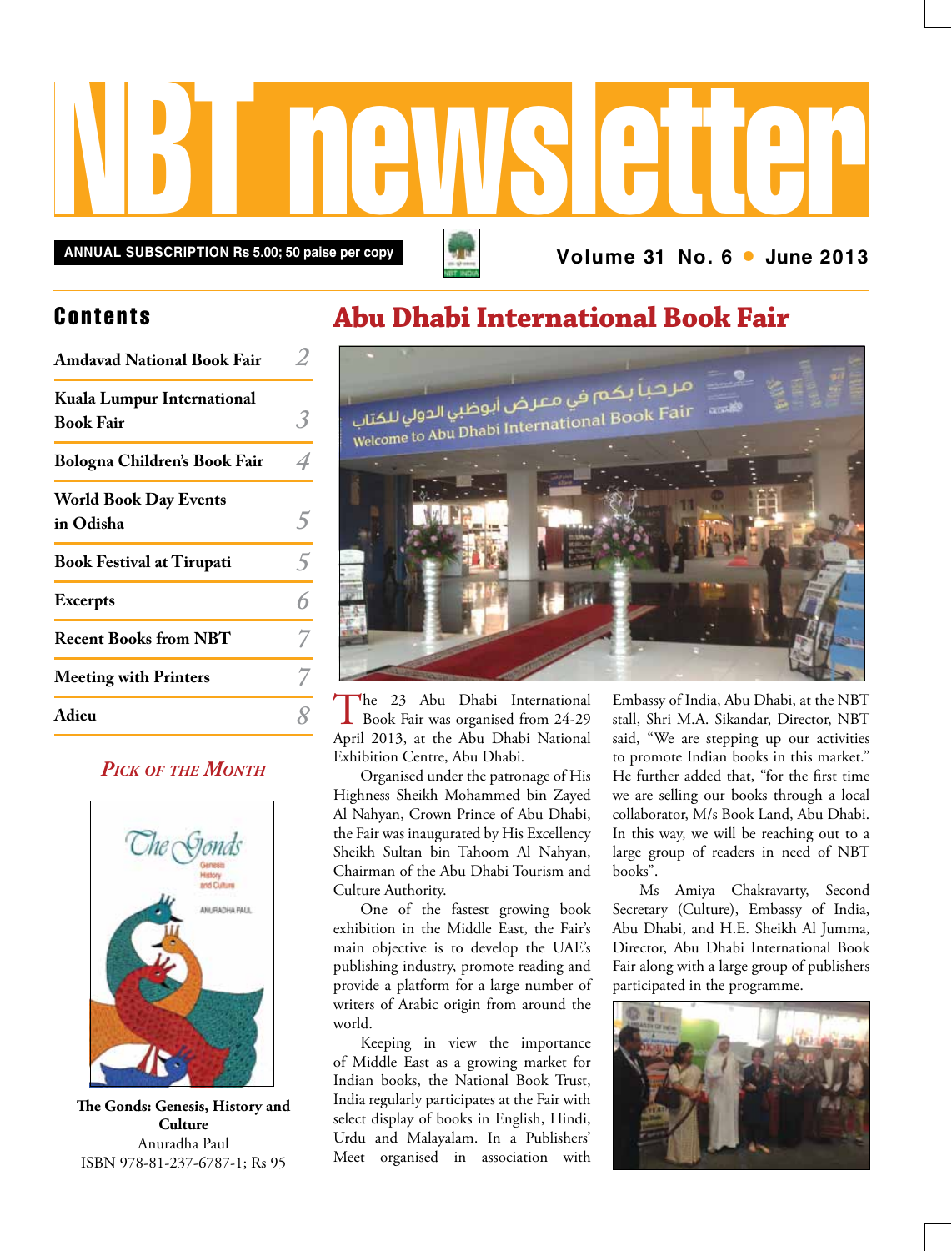Over 1000 exhibitors from 51 countries with about 5,00,000 books in 30 languages participated at the Fair. About 12 publishers including NBT represented India at the Fair. The focus of the Fair this year was on publishing in Gulf countries and digital publishing. With Abu Dhabi rapidly becoming the hub of the Arab book trade, the Fair is a big window to access booksellers, publishers, distributors, industry professionals and key market players of the Arabian Gulf region.

Translations are a big draw among the Arabic reading public. It is estimated that translated titles in Arabic language have a market share of about 30% of the total titles published. At the second Abu Dhabi International Conference for Translation, four workshops on various areas of translation brought together over 60 translators and academics from about 20 countries.

In view of the growing need for translations, the NBT is collaborating with Indo-Arab Cultural Centre, to explore the possibilities of translating NBT books into Arabic. An MoU in this regard will



be signed with the Centre in Delhi after completion of formalities.

Many professional programmes concerning publishing and book trade



were held during the Fair. Over 50 speakers from various countries participated in 30 odd sessions deliberating on a wide array of challenges facing the future of book publishing, in particular the electronic books and also children's books.

Despite the Middle East being a tech savvy region, with nearly 50% of the population under the age of 25 use tablets and mobile devices, yet e-books have not translated into profits for publishers. But significantly, they were confident that the

market will become increasingly digital in future.

Like the New Delhi World Book Fair, the Abu Dhabi International Book Fair is a unique fair that seamlessly combines B2B opportunities as well as rich and diverse cultural and educative programmes for consumers and other visitors. This is a growing market, which the Indian publishers need to explore and benefit from it.

Mr. Imran-ul Haq, Dy. Director (Sales) also represented the Trust at the Fair.

## **Amdavad National Book Fair**

The second Amdavad National<br>Book Fair was organised from 1-7 May 2013 at Gujarat University Convention Centre. The Fair was organised by Amdavad Municipal Corporation in association with National Book Trust, India with the support of Gujarat Sahitya Parishad and Gujarat Prakashak Mandal.

Inaugurating the Fair, Shri Narendra Modi, Hon'ble Chief Minister of Gujarat, emphasised on the importance of reading and spoke at length about how technology can

make a major difference in popularising books. He spoke about how book fair represents a collective effort and strength to make books more popular.

Shri Bhagawati Kumar Sharma, eminent Gujarati writer, was the Chief Guest at the function, while Shri Asit Vora, Mayor was the Guest of Honour.





Shri M.A. Sikandar, Director, NBT was the special Guest at the function. The Fair witnessed many literary and cultural events.

Various technical sessions were held on topics such as Proofreading: Hard Copy and Soft Copy, Copy Editing, Gujarati Wikipedia, Copyright, Book Designing and Book Trade.

The NBT organised many activities for children including Workshops on Children Poems, Creative Story Writing, 25 Must

Read Books for Children, How to Read and What to Read, Enactment of a Story, Dramatic Presentation of a Story.

Other events that took place during the Fair included poets meets, humour sessions, discussions on Gujarati language, session on translating poetry into regional languages, and musical evenings.

### **2 NBT Newsletter june 2013**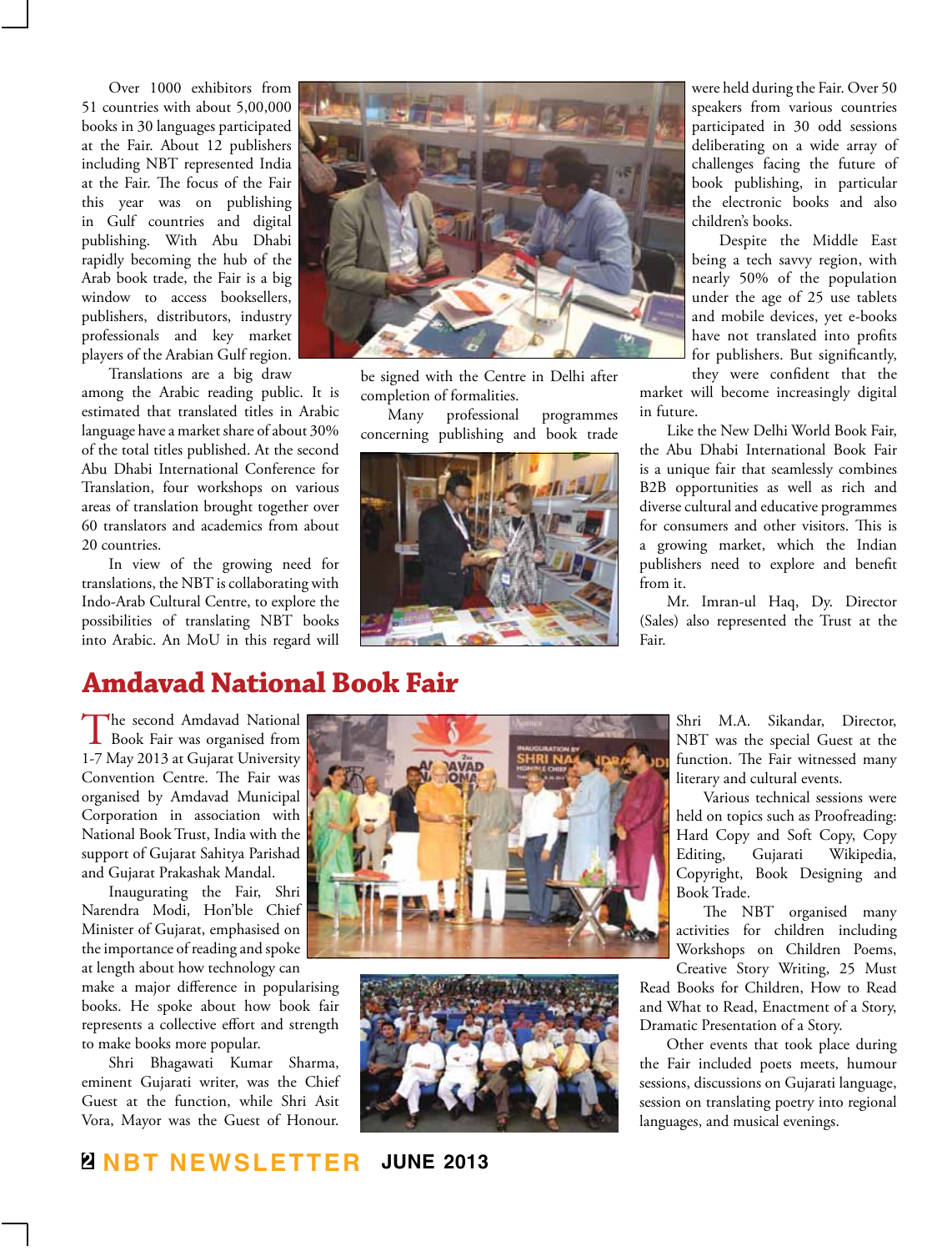## **Kuala Lumpur International Book Fair**

The 32nd Kuala Lumpur International<br>Book Fair (KLiBF) was held from 26 April to 5 May 2013 at the Putra World Trade Centre, Kuala Lumpur. One of the major events in the Afro-Asian region, KLiBF is organized by the Ministry of Education, Malaysia through the National Book Council of Malaysia (MBKM), in cooperation with Malaysian Book Associations that comprise the Association of Exporters and Importers Malaysian Book (MBEIA), Malaysian Booksellers Association (MBA), the Malaysian Book Contractors Association (PKBM), Malaysian Book Publishers Association (MABOPA), the Association of Book Publishers and Distributors Bumiputera Malaysia (DEED) and the Council Publications IImiah Malaysia (MAPIM).



The KLiBF 2013 was inaugurated on 27 April 2013 by YB Dato'Saifuddin bin Abdullah, Deputy Minister of Higher Education, Malaysia. Saudi Arabia was the guest of honour country this year. They were provided the prestigious Dewan Tun Hussien Onn Hall at the Putra World Trade Centre for their display and presentation.

With more than 700 participants

and about a million visitors, the theme of KLiBF this year was: "Books: generating Creative Intelligence".Book launches, seminars, conventions and lots of other activities were in place to suit all levels of the reading community, including talks, workshops, book launches, interactive sessions with authors, and other literary programmes. As part of the KLiBF, an

annual rights fair for the South-East Asian region called the Kuala Lumpur Trade & Copyright Centre (KLTCC) is held every year.It is the biggest trade and copyright fair in the region, offering an unparalleled access to this exciting market andspecially dedicated for local and foreign trade

exhibitors and visitors to encourage exchanging of publishing and distribution rights for the benefit of the local book industry players. This year it was held from 24 to 26 April 2013 at PWTC, Kuala Lumpur.

In addition to the above event, the Kuala Lumpur Publishing & Rights

Conference was also held on 23 April 2013 at the Putra World Trade Centre, Kuala Lumpur.The conference focussed on rights and intellectual properties sales for publishers, literary agents, packagers and IP holders.The theme being digital rights sales, selling to China and selling to the Middle East.

The welcome address at the conference was delivered by Mr Abd. Wahab bin



Ibrahim, Director, Permanent Secretariat for the National Book Council of Malaysia. The distinguished speakers at the conference included Ms Claudia Kaiser, Vice President, Business Development, Frankfurt Book Fair; Mr Wuping Zhao from Shanghai Translation Publishing House; Ms Azza Tawil, Publishing Director, All Prints Distributors and Publishers, Lebanon; Peter Schoppert, Director, NUS Press, Singapore; and Michael Bhaskar, Digital Publishing Director, Profile Books and Serpent's Tail, United Kingdom.

The stall of the National Book Trust, India was placed in the International Pavilion. Visitors were happy to see the range of various genres of Indian publishing. The popular science and children's books of NBT were a favourite with the visitors. Shri Vinesh Kumar Kalra,Second Secretary at the Indian High Commission at Kuala Lumpur visited NBT stall and appreciated the variety of books exhibited.

Shri Sumit Bhattacharjee, Asst. Director (Training & Projects) represented NBT at the Fair.





**june 2013 NBT Newsletter 3**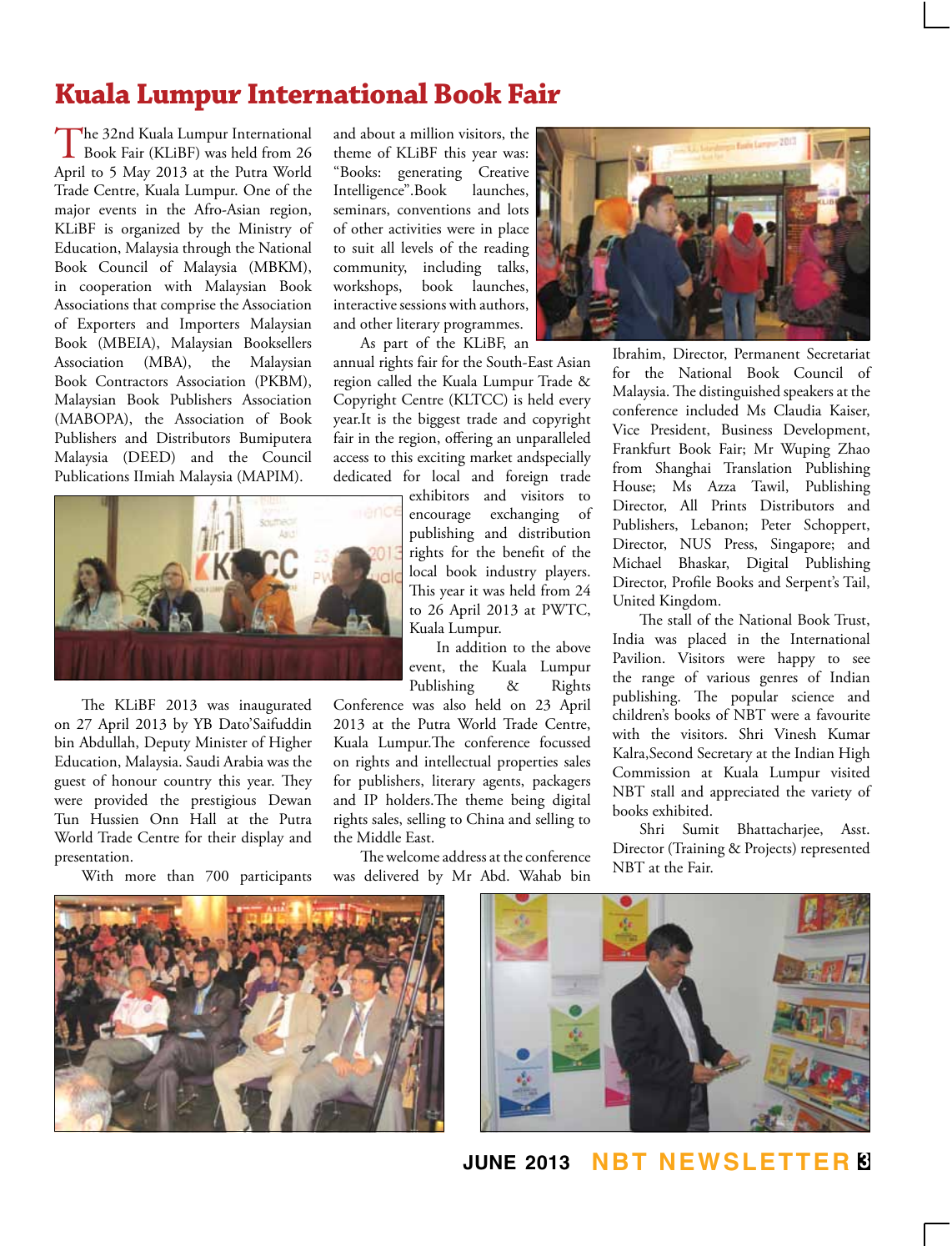## **Bologna Children's Book Fair**

With a distinguished focus<br>on copyright exchange, copyright a number of publishers, literary agents, authors, illustrators, editors, translators, librarians, and booksellers meet in the Bologna Children's Book Fair (BCBF) to enjoy the best in children's books and digital products.

This year was the 50th anniversary of the Bologna Children's Book Fair, which was held from 25 to 28 March 2013 at

the City Hall. With 1,200 exhibitors from 75 countries, the Fair witnessed about 25,000 visitors to the Fair.

The first edition of the Children's Book Fair (Fiera Internazionale del Libro per l'Infanzia e la Gioventù) was held in Bologna on 4 April 1964 at the Palazzo di Re Enzo,which featured 44 exhibitors from 11 countries.

The celebrations for the golden jubilee were also marked by a week of events in the city, with thousands of children enthusiastically participating in the programme titled 'Bologna: the City for Children's Books'.

The 2013 Children's Book Fair was officially opened with a solemn session by the City Council, during which honorary citizenship was bestowed on writer Bianca Pitzorno and publisher Klaus Flügge. This was followed by the inaugural ceremony at the Fair, in the presence of the Mayor of Bologna, Lena Adelsohn Liljeroth, Minister of Culture of Sweden, this year's Guest of Honour, and Duccio Campagnoli, Chairman of BolognaFiere, at Palazzo d'Accursio.

To celebrate the 50 years journey of the Fair, a commemorative book titled Bologna – cinquant'anni di libri per ragazzi da tutto il mondo (Bologna: Fifty Years of Children's Books From all Over the World), curated by Giorgia Grilli, was released at the inauguration. In addition to describing the beginnings and development of this 50-year story, this book by BolognaFiere in cooperation with the Education Science Department of Bologna University and published





by Bononia University Press is a unique contribution to the study of children's literature and illustration.

In honour of the anniversary, the Bologna Fair instituted a new award: the 'Bologna Prize for the Best Children's Publishers of the Year', to recognize excellence in children's publishing. Six prizes were awarded for six geographical areas: Europe, Asia, Africa, North America, Central-South America, and Oceania, which included Tara Books, Chennai from India.

Other important awards were also announced at the function, namely the



2013 Astrid Lindgren Memorial Award, the International Illustration Prize, the Ars In Fabula Grant Award, and the In Other Words Prize for young translators, promoting linguistic and cultural diversity, the BOP Bologna Prize for the Best children's Publisher, and the traditional Bolognaragazzi Award, assigned every year to the finest books from all over the world.

The Illustrators Exhibition had

3,147 candidates, from which 77 artists (from 22 countries) were selected for this year's event.

Sweden was the guest of honour country this year, where children's and young people's right to culture was the overall theme, titled "Yes! Children's right to culture". As guest of honour, Sweden presented a major exhibition on contemporary Swedish illustrations. The Swedish Arts Council appointed a jury to select the 31 illustrators whose work was featured and which collectively represented a broad picture of contemporary Swedish illustrations.

The Swedish component of the programme also included seminars and activities featuring Swedish authors and illustrators, both at the fair and at other venues in the city of Bologna.

The NBT stall at the Bologna Children's Book Fair attracted a number of visitors. The children's books on exhibit with colourful illustrations, lively text and attractive presentation along with low cost for wider reach appealed to many readers.

Keeping in view the focus towards visibility of children's books from India across the world, Shri M. A. Sikandar, Director, NBT held discussions with various publishers, illustrators and associations. In a meeting with the representatives of the International Board on Books for Young (IBBY), Shri Sikandar urged the members of the Indian chapter of IBBY to make efforts in ensuring and promoting the children's books from India at the international forum.

Ms Neera Jain, English Editor, NBT also represented the Trust at the Fair.

**4 NBT Newsletter june 2013**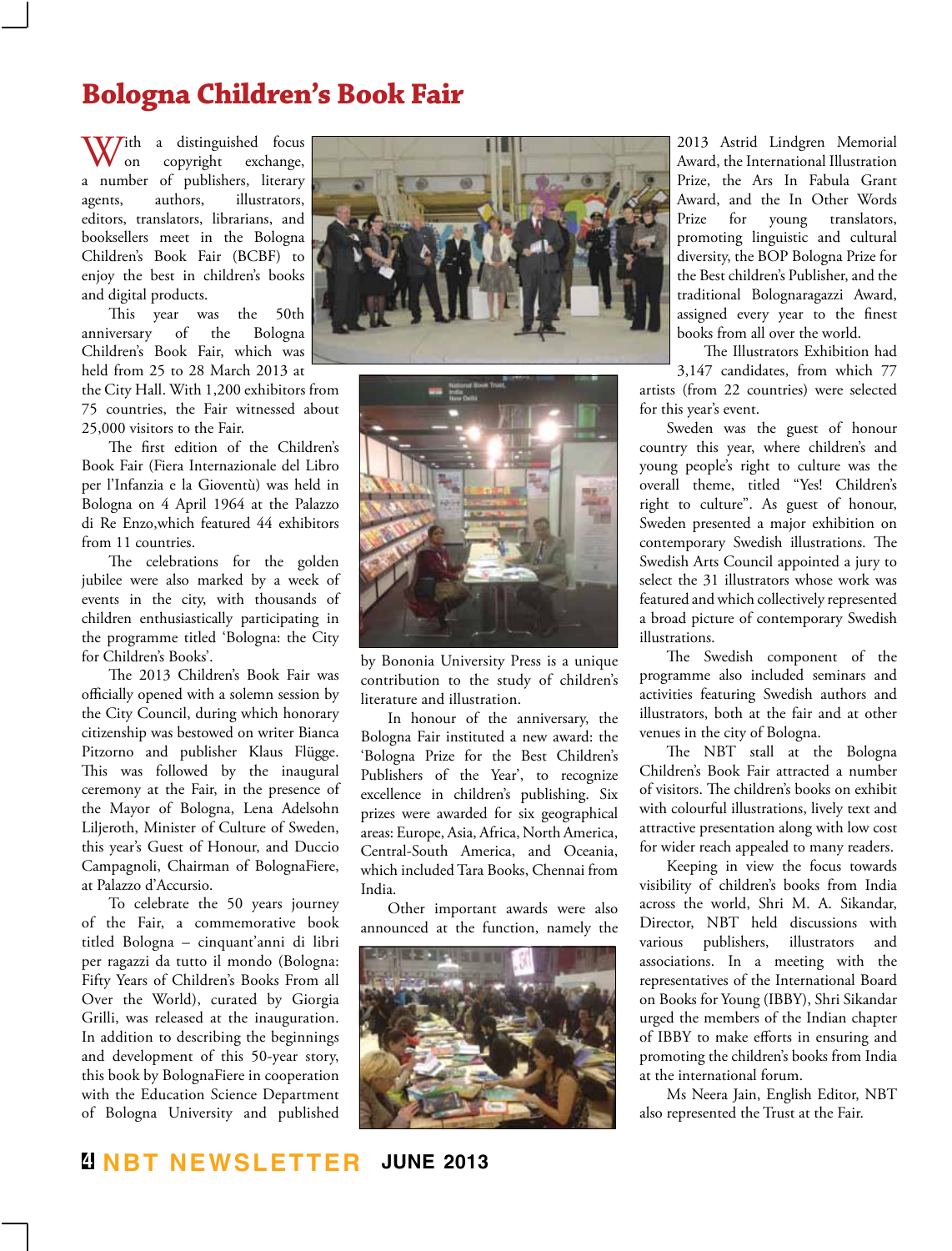# **World Book Day Events in Odisha**

 $G_{\text{Books}}$ broaden and strengthen human consciousness, make it more humane and empathetic. They teach man the psalm of courage and creativity in the vicssitudes of life and the world. Hence they are the most wonderful discovery of man." This opinion was

expressed on the occasion of World Book & Copyright Day organized under the auspices of National Book Trust, India in collaboration with Madhupur High School, Kalan, Odisha in the school premises on 23 April 2013. The speakers also lauded NBT for organizing the programme in a rural based educational institution.

A book release function-cumsymposium on 'Promotion of Reading





Habit among the Students' was organized on the occasion. Inaugurating the function, noted author and educationist Shri Achyutanand Pati laid emphasis on the students' love for books and opined that "Books sharpen a person's aesthetic sense and gives him unmixed spontaneous joy. They make people refined and humble and are the fount of endless inspiration and precepts."

The inaugural session was presided over by Prof Bijay Kumar Satpathy, a prominent critic, playwright and member, Odia Advisory Panel, NBT. Dr. Gourahari Das, this year's Sahitya Akademi awardee, a prominent fiction writer and Dr. Shakuntala Baliarsingh, translator graced the occasion as honorable guests. Shri Maguni Charan Prusty, Head Master of the High School gave the welcome address.

The Odia translations of 'Legend of the Phoenix and other Vietnamese Stories', 'Duba Hua Kila', 'Pani Varasane Wala Hai and Nerla Bhi Raja', published by NBT, were released on the occasion. The symposium was<br>presided over by Prof.

over by Prof. Bauribandhu Kar. Smt.

Manorama Mahapatra, former editor, *Samaj*, the respectable Odia daily, Shri Dash Benhur, a prominent children's litterateur, and Prof. Nityanand Swain a prolific science writer in Odia participated in the symposium.

An exhibition of NBT publications was also held. About 600 students, teachers and book lovers attended the function. Mr. Pramod Sai, Odia editor at the Trust coordinated the programme.



### **Book Festival at Tirupati**

A three-day book festival was<br>
organised by the National<br>  $\Gamma$ Book Trust, India from 21 to 23 April 2013, to mark the World Book & Copyright Day at the Sri Venkateswara University at Tirupati, Andhra Pradesh.

"Books have the power to usher in a silent revolution in the minds of readers", said Prof. W. Rajendra,Vice-Chancellor,Sri

Venkateswara University. However, he lamented that the habit of reading had touched a low and the present generation was not exposed to the folklore. "Losing link with books translates into disinterest towards literature, social apathy and further into the manifestation of vices," he added, "Books provide the knowledge





essential for life.Inculcate the habit of reading books in everyday life."

Prof. Rajendra later released two books published by the NBT, namely Srinivasa Ramanujan and Hrudaya Bandham.

M.A.K. Sukumar, Rector, Sri Venkateswara University called books "The only guiding light that can take humans towards humanity in the age of falling values."

Prof. D. Kirankranth Chowdary, Principal, College of Arts at the Sri Venkateswara University, also called for critical analysis and literary creativity among the youth.

The programme was coordinated by Dr P. Mohan, Telugu editor at NBT.

### **june 2013 NBT Newsletter 5**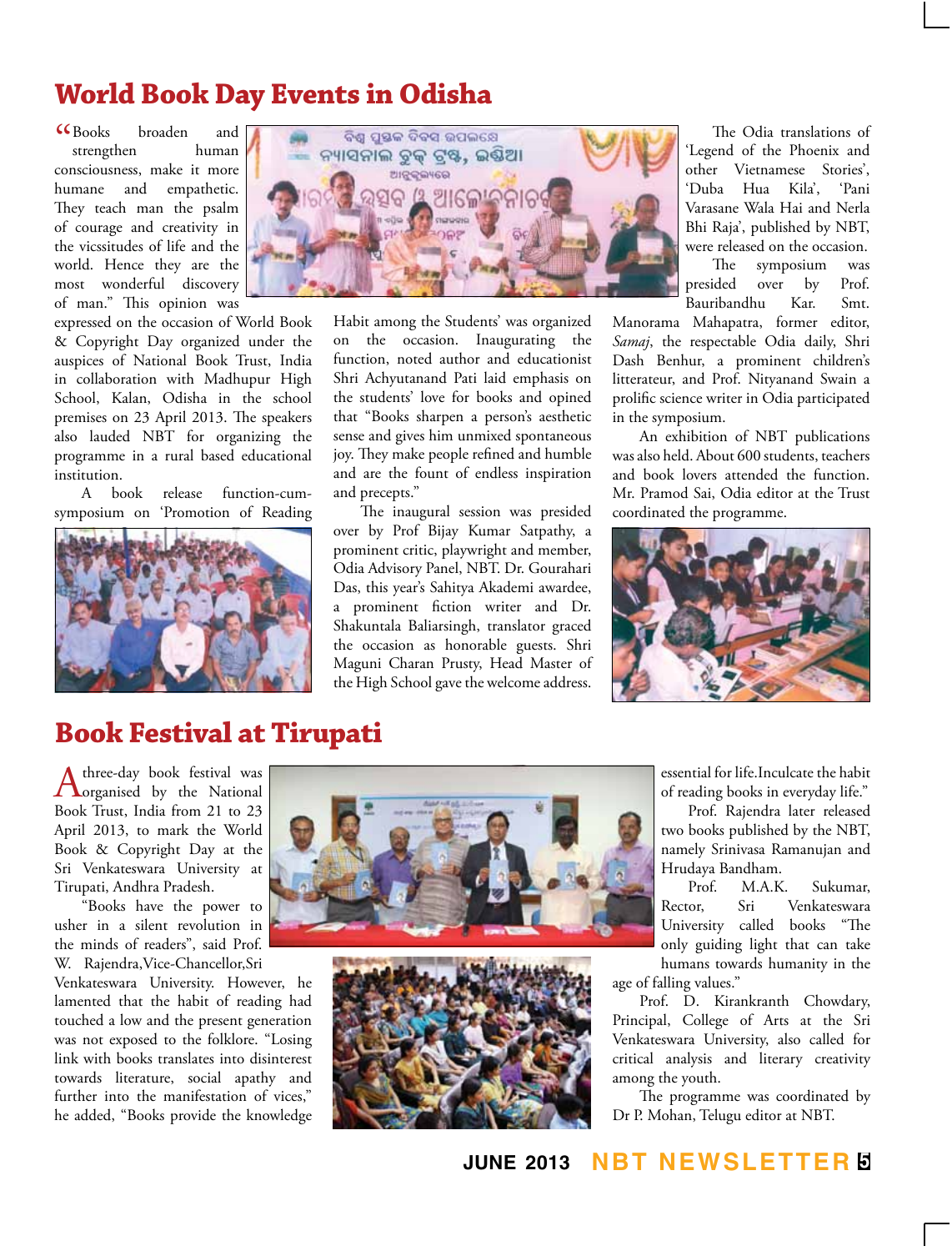## **Excerpts**

**Mirrored Images: An Anthology of Sri Lankan Poetry** Rajiva Wijesinha (Ed.); ISBN 978-81-237-6734-5; Rs 150

This select anthology of poetry brings to you representative works of some of Sri Lanka's most respected poets. Written mostly after independence, the collection maps the trends and developments in the growth of poetry from the island nation. Drawn from Sinhala, Tamil and English, this anthology holds a mirror to today's Sri Lanka, casting kaleidoscopic images of many hues. Poems that reflect a patchwork quilt of identities, human emotions and struggles. Lines that chart the eventful journey of a country in transition. Herein reproduced are a few poems from all the three languages.

**SINHALA** 

#### **The Student**

In a dress white as the athana flower and a pair of milk-white shoes head demurely downcast, not a glance astray like a holy one observing the precepts, she walks to school to acquire learning a love letter smuggled between her breasts.

*—Buddhadasa Galappathy*

#### **A Waste Land**

Though I have reached the limits of learning

I have nothing to write about

Though I have eaten the most flavourful food

Not a taste remains on the tip of my tongue Though I indulge in learned verbiage I have nothing meaningful to say Though memories remain etched in my heart

It is a waste land where a poem dies *—Sunil Govinnage*

#### **The Black Zebra**

If a Zebra is seen as black With white lines So too is day The white line in a black night?

Or should we think of night As the black line In a white day?

#### **Raja Rata**

(The Domain of Kings) Tears Pouring down cheeks Cannot fill the sterile tank

Do not cry But wait Until the sky itself weeps one day Seeing the earth suffer

*—Ariyawansa Ranaweera*

**6 NBT Newsletter june 2013**

*—Lal Hegoda*

#### **TAMIL Dry Season: Riverside**

Boatman, You paddle away into the distance … And I still sit on the bank

Before me green eddies in the river; mid-day, and the wet sun glints in the paddle strokes

The etti trees that survived the storm are laden with bitter fruit beside the bank; and scattered coconut palms guzzle the sun On the bridge the crowds pass, still unhushed ….

Boatman, you paddle still further away and lovelorn I sit on the bank alone

#### *—Cheran*

#### **Your Fate Too, Perhaps**

You might be returning home from the sea-side or strolling back from the cinema, perhaps.

Suddenly you will hear gun-shots followed by the sound of boots, running. You will lie dead sprawled upon the street, a knife sprouting from your hand (it might be a pistol too, perhaps).

You will be given the title, Terrorist. No one will question it: a frozen silence will prevail.

But deep in people's hearts a terrible fury will rage.

#### **The Great Wind Tamer**

He may be just seven years old But look he has tamed the wind with a kite

**ENGLISH Lepidoptera**

On broken butterfly wing, your crippled mind

fluttered into my schoolroom. Failed. And died.

I couldn't do a thing to stir its organs

of poor maimed sense to life again.

Only sensation. Reflex twitch

of feelers. And for me sentiment.

Occasional small rapture at your velvet

softness and smoothness. Soon the ants of time

carry you away from chalk and Chaucer into oblivion.

Farewell, lovely.

The heavy footed State, which made a mess of your fragility, called this progress,

should pin you down on cardboard behind glass specimen of the educated class.

*—Angela de Silva*

#### **Legend**

Tormented between two noises the infant Gemunu on one side inarticulate sea on the other the Tamil raging. And he crouched in bed listening to the voices which bade him rise and drive out from his native land the stranger chattering gibberish How much of waste And trouble of bright swords stream of bloodshed reeking in the aboriginal darkness of a child's fear

*—Derrick de Silva*

#### **For Jennifer**

Don't talk to me of love, As bombs rip through the city, Don't talk to me of togetherness, As brother rips brother's throat, Don't talk to me of forever As the araliya lives and dies each day. Just talk to me.

*—Tharmu Sivaram*

*—A. Jesurasa*

*—Nedra Vittachi*

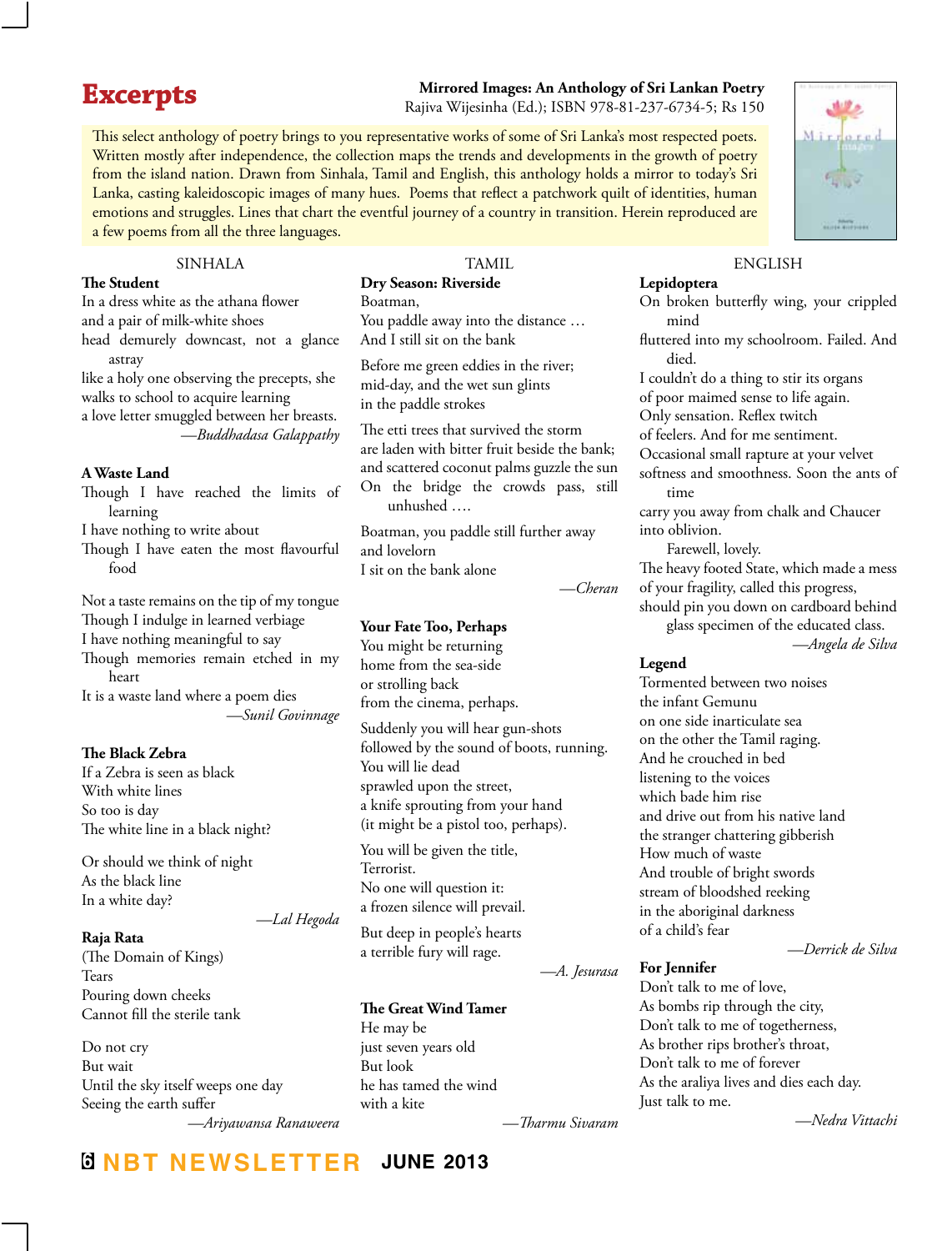## **Recent Books from NBT**

### **Selected Writings of Madhusudan Das**

Pritish Acharya (Ed.) 978-81-237-6761-1; Rs 110

Madhusudan Das (1848-1934) is one of the pioneers of modern Orissa. He was active in public life for over 53 years (1881-1934) and he was the main force in the foundation of Youngmen's Association, Utkal



Sabha, Utkal Union Conference and Utkal Tannery, etc. He was also involved in the publication of several journals such as The Utkal Dipika, The Star of Utkal, The Oriya. The Oriya movement striving for a linguistic and cultural identity was his brain child. As a member of the Bengal Legislative Council (1896-1897, 1900-1902 and 1908-1911), Bihar-Orissa Provincial Legislative Council (between 1912 and 1926) and Imperial Legislative Council (1913-1916) he, like other early nationalists, had raised many issues concerning the general welfare of the country. To him, Utkal is one of the various forms of mother India. A study of

### **Meeting with Printers**

his writings would help us to understand the intimate and complex relationships between the nation and the regions.

#### **Rameshwari Nehru**

Kamlesh Mohan 978-81-237-6801-4; Rs 95

This is a biography of Rameshwari Nehru (1886-1966), a versatile personality, an eloquent speaker and a strong believer in Gandhian values, who worked for the social dignity, economic and political rights of



Harijans as well as for women rights. A prominent social worker of India, Rameshwari Nehru advocated the use of legal and administrative measures for the abolition of untouchability and encouraged women to participate in political movements. Her works included the broadening of the social base of Indian women's movement by including women from lower middle class and from all religious communities especially Muslims. She also infused selfconsciousness among the middle class women by starting the first women's magazine *Stree-Darpan*.

### **Industrial Development** (Rev. Edn.) M.R. Kulkarni

978-81-237-2388-4; Rs 230

This book is an invaluable introduction to the study of industrial development in India, its problems and progress, and the unfolding of the prospects in the emerging free-market economy. In the fifth



revised edition, three new chapters have been added which provide the readers updated account of developments in related fields. The book will be of enduring interest to the lay reader as well as to the student of economics. Writtenby an industry expert who was associated with the Planning Commission for over three decades till 1990, has been intimately involved with industrial planning and industrial policy formulation both at micro and macro levels.

An interactive meeting with<br>
Printers empanelled with the Trust for printing books and other publicity materials like Newsletters, brochures, catalogues, etc. was held at the Conference Room of the Trust on 10 April 2013.

Representatives of about 28 printing presses attended the meeting. Stressing on the need for improvement of quality in printing,

Shri Sikandar, Director, NBT said that, "NBT is mandated to produce quality books at affordable prices to promote reading habits". He further added that, "NBT books are read all over the country in all languages and they are also displayed at various international exhibitions. Hence the quality should be of high order".

He also informed the participants that





the Trust has engaged the services of M/s Globus Logisys Pvt. Ltd., for modernization of the Trust's warehouse and problems associated with it will be hopefully resolved.

Assuring the Trust of their best services, the printers were of the view that paper quality needs to be improved.

The meeting was chaired by Shri M.A. Sikandar, Director, NBT.

Senior Officials who participated in the meeting included Shri Satish Kumar, Joint Director (Production), Ms. Farida Naik, Joint Director (Admn. & Finance), Dr. Baldev Singh, Chief Editor and Joint Director, Shri Rizvi, Manager (Sales & Marketing) as well as officers of Production Section, Accounts, Art Section and Sales Store of the Trust.

### **june 2013 NBT Newsletter 7**